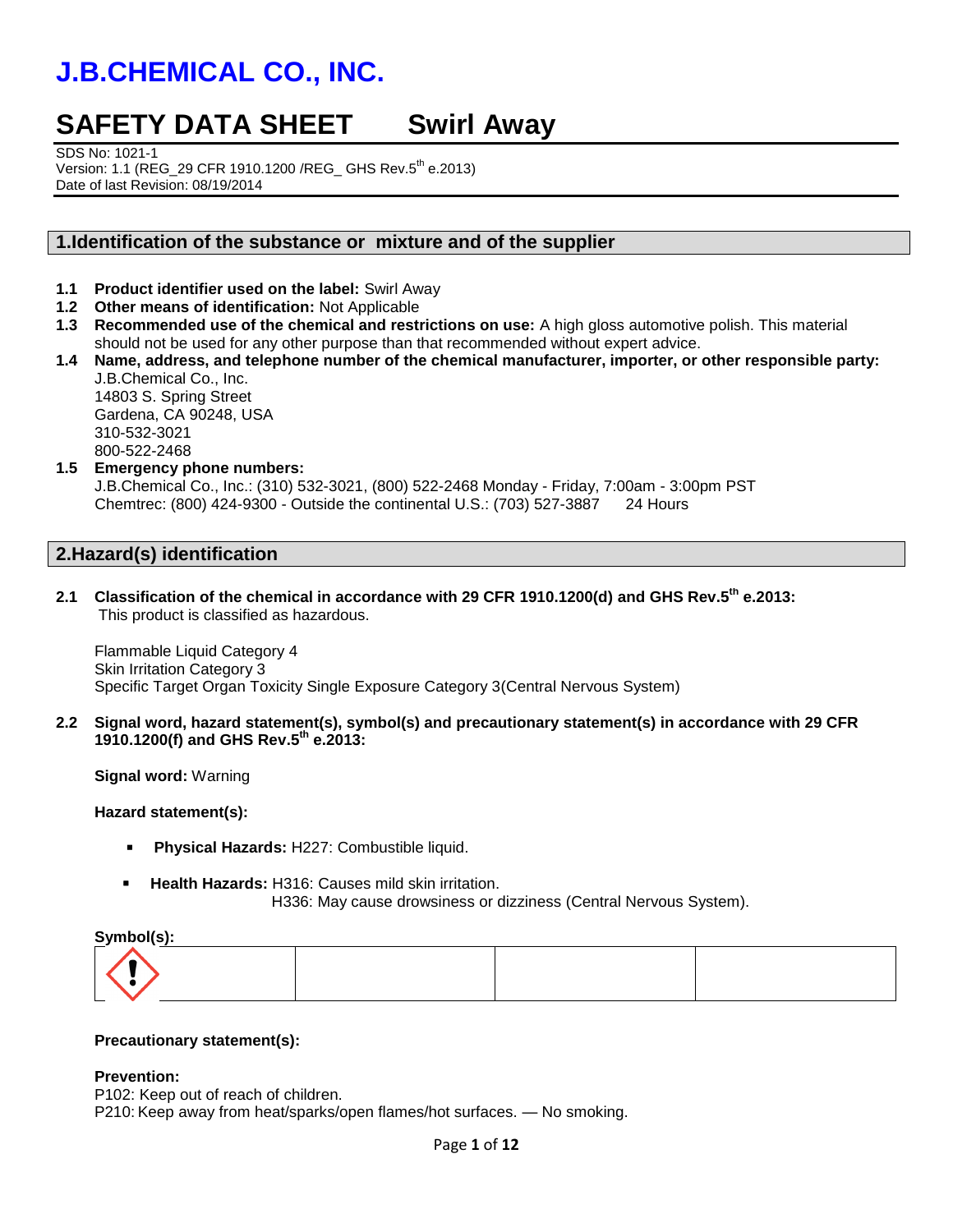## **SAFETY DATA SHEET Swirl Away**

SDS No: 1021-1

Version: 1.1 (REG\_29 CFR 1910.1200 /REG\_ GHS Rev.5<sup>th</sup> e.2013) Date of last Revision: 08/19/2014

P264: Wash hands thoroughly after handling.

P261: Avoid breathing dust/fume/gas/mist/vapors/spray.

P271: Use only outdoors or in a well-ventilated area.

P280: Wear protective gloves/eye protection.

#### **Response:**

P370+P378: In case of fire; Use water spray, carbon dioxide, dry chemical or alcohol foam for extinction. P332+P313: If skin irritation occurs: Get medical advice/attention.

P304+P340: IF INHALED: Remove victim to fresh air and keep at rest in a position comfortable for breathing. **Storage:**

P403+P233: Store in a well-ventilated place. Keep container tightly closed.

P405: Store locked up.

#### **Disposal:**

P501: Dispose of contents/container in accordance with CERCLA/CWA (Section 311)/SARA Title III Regulations.

- **2.3 Describe any hazards not otherwise classified that have been identified during the classification process** Repeated exposure may cause skin dryness and cracking. May cause damage to lungs through prolonged or repeated inhalation of dust.
- **2.4 Where an ingredient with unknown acute toxicity is used in a mixture at a concentration ≥ 1% and the mixture is not classified based on testing of the mixture as a whole, a statement that X% of the mixture consists of ingredient(s) of unknown acute toxicity is required:** Not Applicable

| <b>Chemical name</b>                                                                | CAS No.    | EC No.    | <b>Concentration</b><br>$(Wt\%)$ | <b>Classification</b><br>29 CFR 1910.1200(d)/GHS                                |
|-------------------------------------------------------------------------------------|------------|-----------|----------------------------------|---------------------------------------------------------------------------------|
| Naphtha (Petroleum),<br><b>Heavy Aliphatic</b>                                      | 64742-96-7 | 265-200-4 | 5.00-10.00                       | Asp Tox.1 H304<br>Flam Liq.4 H227<br>Skin Irrit.3 H316<br>STOT SE3 H336         |
| Naphtha(Petroleum),<br><b>Hydrotreated Heavy</b>                                    | 64742-48-9 | 265-150-3 | 5.00-10.00                       | Asp Tox.1 H304<br>Flam Liq.3 H226<br>Skin Irrit.3 H316<br>STOT SE3 H336         |
| Cryptocrystalline and<br>amorphous Silica<br>(Less than 0.1%<br>crystalline silica) | 7631-86-9  | 231-545-4 | ≤6.00                            | Skin Irrit.2 H315<br>Eye Irrit.2 H320<br>STOT RE2 H373<br><b>Act Tox.4 H332</b> |

## **3.Composition/ information on ingredients**

### **4.First-aid measures**

- **4.1 Description of necessary measures, subdivided according to the different routes of exposure, i.e., inhalation, skin and eye contact, and ingestion.**
	- **Inhalation:** If respiratory symptoms develop, move victim away from source of exposure and into fresh air. If symptoms persist, get medical attention.
	- **Skin contact:** Clean affected areas with mild soap and water. Remove contaminated clothing, including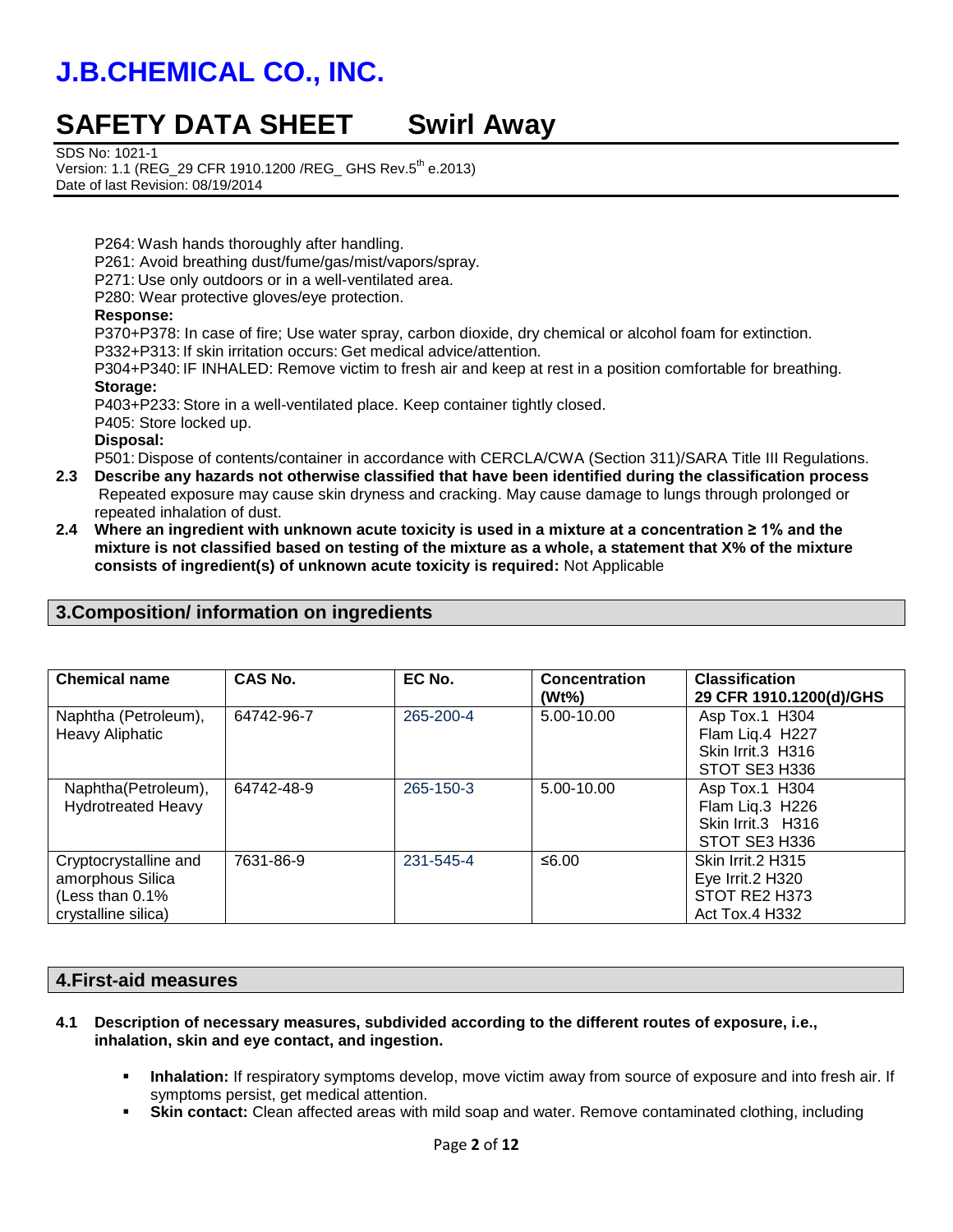## **SAFETY DATA SHEET Swirl Away**

SDS No: 1021-1

Version: 1.1 (REG\_29 CFR 1910.1200 /REG\_ GHS Rev.5th e.2013) Date of last Revision: 08/19/2014

shoes, and launder before reuse or discard. If any irritation persists, seek medical attention.

- **Eye contact:** Immediately flush with plenty of water for at least 15 minutes. If easy to do, remove contact lenses. If any irritation persists, get medical attention.
- **Ingestion:** Do not induce vomiting or give anything by mouth. If victim is drowsy or unconscious, place on the left side with head down. If possible, do not leave victim unattended.
- **4.2 Most important symptoms/effects, acute and delayed:** Fever greater than 101° F (38° C), shortness of breath, chest congestion or continued coughing or wheezing, irritation of the nose and throat and signs of nervous system depression (e.g. headache, nausea, drowsiness, dizziness, fatigue, visual impairment, difficulty breathing, and loss of coordination).
- **4.3 Indication of immediate medical attention and special treatment needed, if necessary:** Fever greater than 101° F (38° C), shortness of breath, chest congestion or continued coughing or wheezing.

## **5.Fire-fighting measures**

- **5.1 Suitable (and unsuitable) extinguishing media:** Foam, water spray or fog. Dry chemical powder, carbon dioxide, sand or earth may be used for small fires only. Do not discharge extinguishing waters into the aquatic environment.
- **5.2 Specific hazards arising from the chemical (e.g., nature of any hazardous combustion products):** Carbon monoxide may be evolved if incomplete combustion occurs. Will float and can be reignited on surface water. The vapor is heavier than air, spreads along the ground and distant ignition is possible.
- **5.3 Special protective equipment and precautions for fire-fighters:** Wear full protective clothing and self-contained breathing apparatus.

## **6.Accidental release measures**

### **6.1 Personal precautions, protective equipment, and emergency procedures:**

Avoid contact with spilled or released material. Immediately remove all contaminated clothing. Wear protective equipment to prevent skin and eye contact and breathing in vapors. Remove all possible sources of ignition in the surrounding area. Shut off leaks, if possible without personal risks. Use appropriate containment (of product and fire fighting water) to avoid environmental contamination. Prevent from spreading or entering drains, ditches or rivers by using sand, earth, or other appropriate barriers. Attempt to disperse the vapor or to direct its flow to a safe location for example by using fog sprays. Take precautionary measures against static discharge. Ensure electrical continuity by bonding and grounding (earthing) all equipment.

### **6.2 Methods and materials for containment and cleaning up:**

For small liquid spills (< 1 drum), transfer by mechanical means to a labeled, sealable container for product recovery or safe disposal. Allow residues to evaporate or soak up with an appropriate absorbent material and dispose of safely. Remove contaminated soil and dispose of safely. For large liquid spills (> 1 drum), transfer by mechanical means such as vacuum truck to a salvage tank for recovery or safe disposal. Do not flush away residues with water. Retain as contaminated waste. Allow residues to evaporate or soak up with an appropriate absorbent material and dispose of safely. Remove contaminated soil and dispose of safely.

Notify authorities if any exposure to the general public or the environment occurs or is likely to occur. U.S. regulations may require reporting releases of this material to the environment which exceed the reportable quantity (refer to Chapter 15) to the National Response Centre at (800) 424-8802. Under Section 311 of the Clean Water Act (CWA) this material is considered an oil. As such, spills into surface waters must be reported to the National Response Centre at (800) 424-8802. This material is covered by EPA's Comprehensive Environmental Response, Compensation and Liability Act (CERCLA) Petroleum Exclusion. Therefore, releases to the environment may not be reportable under CERCLA.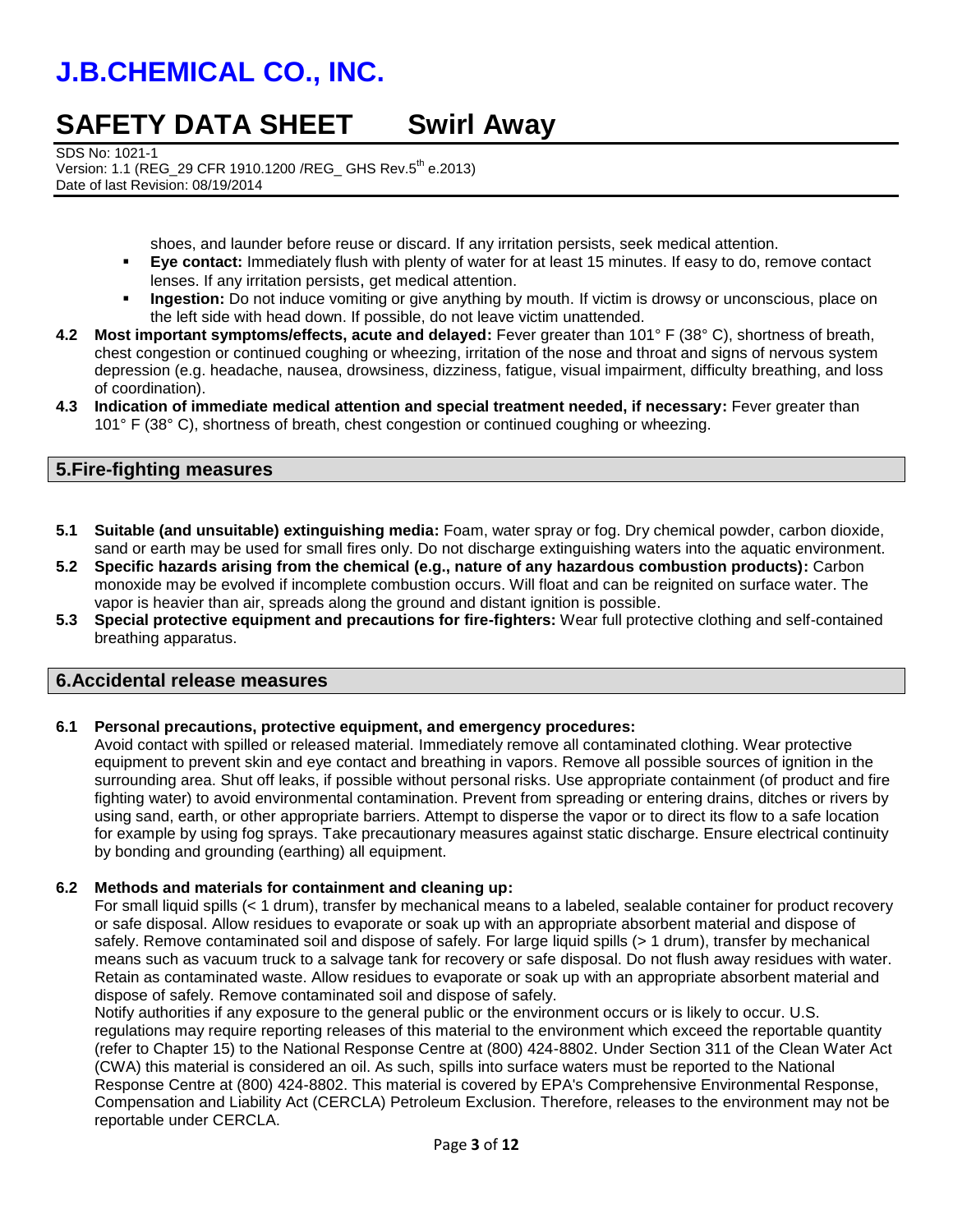## **SAFETY DATA SHEET Swirl Away**

SDS No: 1021-1 Version: 1.1 (REG\_29 CFR 1910.1200 /REG\_ GHS Rev.5th e.2013) Date of last Revision: 08/19/2014

### **7.Handeling and storage**

#### **7.1 Precautions for safe handling:**

Avoid breathing mists or vapors. Avoid contact with eyes, skin, and clothing. Do not taste or swallow. Use only with adequate ventilation. Wash thoroughly after handling. Do not wear contaminated clothing or shoes. Handle an open container with care in a well-ventilated area. Ventilate work place in such a way that the Occupational Exposure Limit (OEL) is not exceeded. Do not empty into drains. Avoid handling above its flash point otherwise the product will form flammable/explosive vapor-air mixtures

#### **7.2 Conditions for safe storage, including any incompatibilities:**

 For small containers, keep out of reach of children. Keep tightly closed and store in a cool and well ventilated area. Store only in approved containers and protect from physical damage. Storage should meet OSHA standards. Empty drums should be completely drained, properly bunged, and promptly shipped to a drum reconditioner. All other containers should be disposed of in an environmentally safe manner and in accordance with governmental regulation. Do not overheat; product will start boiling if heated above 200ºF. Containers, even those that have been emptied, can contain explosive vapors. Do not cut, drill, grind, weld or perform similar operations on or near containers.

## **8.Exposure controls/ personal protection**

**8.1 OSHA permissible exposure limit (PEL), American Conference of Governmental Industrial Hygienists (ACGIH) Threshold Limit Value (TLV), and any other exposure limit used or recommended by the chemical manufacturer, importer, or employer preparing the safety data sheet, where available: Component(s):**

| <b>Chemical name</b>                                                                                           | <b>Type</b>       | <b>Exposure Limit</b><br>values                           | <b>Source</b>                   |
|----------------------------------------------------------------------------------------------------------------|-------------------|-----------------------------------------------------------|---------------------------------|
| Naphtha (Petroleum),<br><b>Heavy Aliphatic</b><br>CAS No:64742-96-7                                            | TWA (vapor, 8 hr) | 1200 mg/m3                                                | EU HSPA for similar<br>solvent. |
| Naphtha(Petroleum),<br><b>Hydrotreated Heavy</b><br>CAS No:64742-48-9                                          | *RCP TWA(vapor)   | 1200 mg/m3                                                | ExxonMobil                      |
| Cryptocrystalline silica<br>Respirable fraction                                                                | TWA(dust)         | $0.10$ mg/m $3$ /day                                      | Supplier                        |
| <b>Nuisance</b><br>dusts(Includes all inert<br>and nuisance dust like<br>Calcined Kaolin or<br>Aluminum oxide) | $TWA$ (8 hr)      | 15 mg/m3 (total dust)<br>5 mg/m3 (respirable<br>fraction) | <b>OSHA PEL</b>                 |

**\*** Reciprocal Calculation Procedure

**8.2 Appropriate engineering controls:** Use general dilution ventilation and/or local exhaust ventilation to control airborne exposures to below relevant Exposure Limits and/or control dust/fume/gas/mist/vapors/spray. If ventilation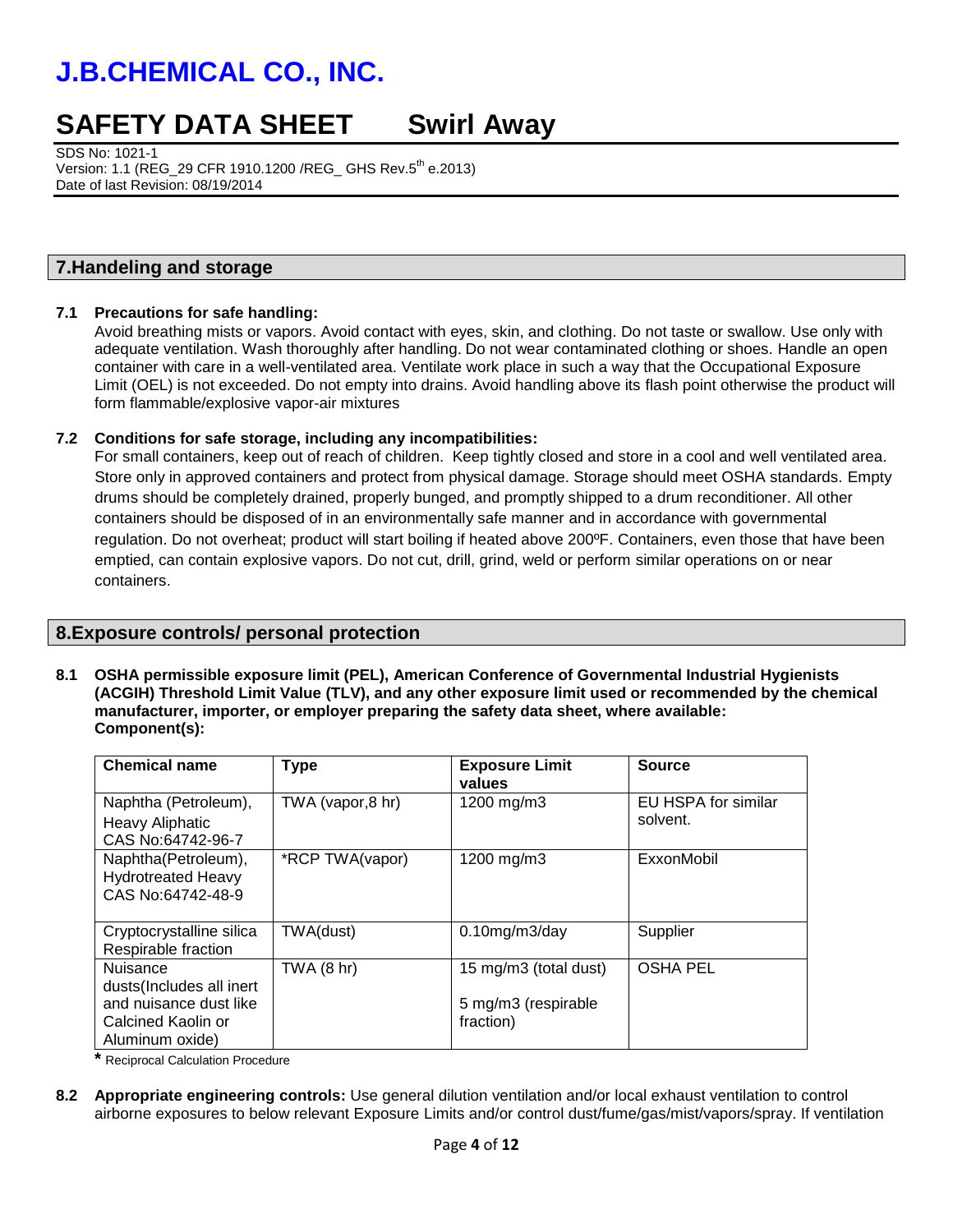## **SAFETY DATA SHEET Swirl Away**

SDS No: 1021-1 Version: 1.1 (REG\_29 CFR 1910.1200 /REG\_ GHS Rev.5<sup>th</sup> e.2013) Date of last Revision: 08/19/2014

is not adequate, use respiratory protection equipment.

#### **8.3 Individual protection measures, such as personal protective equipment:**

- **Eye/face protection:** Select and use eye/face protection to prevent contact based on the results of an exposure assessment. The following eye/face protection(s) are recommended: Safety Glasses with side shields
- **Skin/hand protection:** Select and use gloves and/or protective clothing approved to relevant local standards to prevent skin contact based on the results of an exposure assessment. Selection should be based on use factors such as exposure levels, concentration of the substance or mixture, frequency and duration, physical challenges such as temperature extremes, and other use conditions. Consult with your glove and/or protective clothing manufacturer for selection of appropriate compatible gloves/protective clothing. Gloves made from the following material(s) are recommended: Nitrile rubber
- **Respiratory protection:** If engineering controls do not maintain airborne contaminant concentrations at a level which is adequate to protect worker health, an approved respirator may be appropriate. Respirator selection, use and maintenance must be in accordance with regulatory requirements. If applicable, types of respirators to be considered for this material include: half-face air-purifying filter respirator suitable for organic vapors and particulates (P95).

| Appearance (physical state, color, etc.):     | Cream, green color     |
|-----------------------------------------------|------------------------|
| Odor:                                         | Watermelon scent       |
| <b>Odor threshold:</b>                        | Not Determined         |
| pH:                                           | 8.00-9.00              |
| <b>Melting point/freezing point:</b>          | Not Applicable         |
| Initial boiling point and boiling range:      | 212 °F                 |
| Flash point:                                  | $>60^{\circ}$ C(140°F) |
| <b>Evaporation rate:</b>                      | Not Determined         |
| Flammability (solid, gas):                    | Not Applicable         |
| Upper/lower flammability or explosive limits: | Not Applicable         |
| Vapor pressure:                               | Not Determined         |
| Vapor density:                                | Not Determined         |
| <b>Relative density:</b>                      | 1.03 at 77°F (Water=1) |
| Solubility(ies):                              | Miscible in water      |
| Partition coefficient: n-octanol/water:       | Not Determined         |
| <b>Auto-ignition temperature:</b>             | Not Applicable         |
| <b>Decomposition temperature:</b>             | Not Applicable         |
| <b>Viscosity:</b>                             | Not Determined         |

## **9.Physical and chemical properties**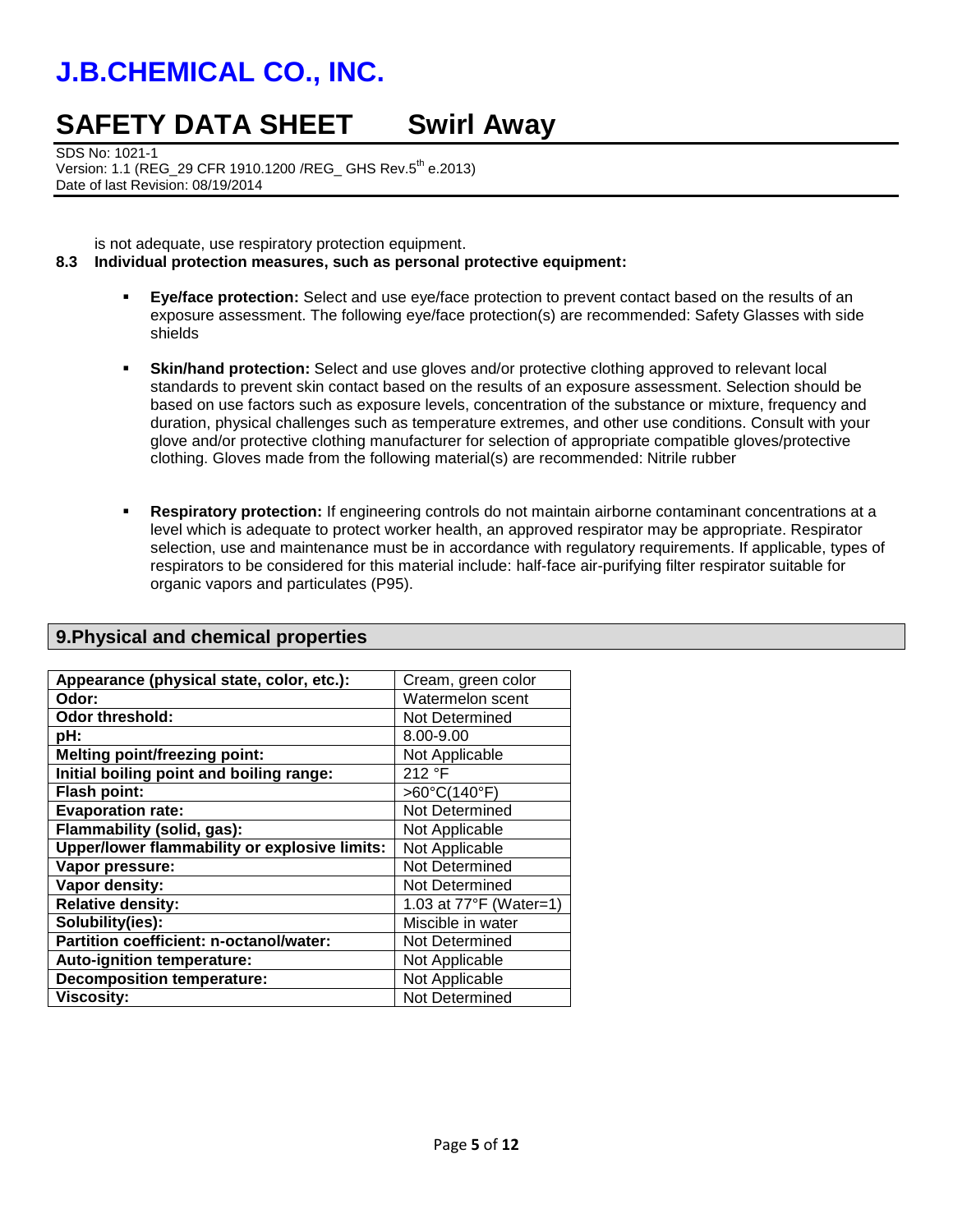## **SAFETY DATA SHEET Swirl Away**

SDS No: 1021-1

Version: 1.1 (REG\_29 CFR 1910.1200 /REG\_ GHS Rev.5th e.2013) Date of last Revision: 08/19/2014

## **10.Stability and reactivity**

- **10.1 Reactivity:** This material is considered to be non reactive under normal use conditions.
- **10.2 Chemical stability:** Stable.
- **10.3 Possibility of hazardous reactions:** Hazardous polymerization will not occur.
- **10.4 Conditions to avoid (e.g., static discharge, shock, or vibration):** Avoid heat, sparks, open flames and other ignition sources.
- **10.5 Incompatible materials:** Strong oxidizing agents.
- **10.6 Hazardous decomposition products:** Thermal decomposition is highly dependent on conditions. A complex mixture of airborne solids, liquids and gases, including carbon monoxide, carbon dioxide and other organic compounds will be evolved when this material undergoes combustion or thermal or oxidative degradation.

### **11.Toxicological information**

**Description of the various toxicological (health) effects and the available data used to identify those effects, including:**

#### **11.1 Information on the likely routes of exposure (inhalation, ingestion, skin and eye contact):**

- **Inhalation:** Breathing of high vapor concentrations may cause central nervous system (CNS) depression resulting in dizziness, light-headedness, headache, nausea and loss of coordination. Avoid breathing dust/fume/gas/mist/vapors/spray.
- **Ingestion:** May be harmful if swallowed and enters airways.
- **Skin contact:** Direct prolonged or repeated contact may cause mild irritation. Repeated exposure may cause skin dryness and cracking.
- **Eye contact:** Direct contact may cause mild eye irritation with redness and tearing.
- **11.2 Symptoms related to the physical, chemical and toxicological characteristics:** Not Determined
- **11.3 Delayed and immediate effects and also chronic effects from short- and long-term exposure:** See section 11.1.
- **11.4 Numerical measures of toxicity (such as acute toxicity estimates):** Not determined on the mixture.

#### **Acute toxicity**

| <b>Name (Components)</b>  | Route            | <b>Species</b> | Value                       |
|---------------------------|------------------|----------------|-----------------------------|
| Naphtha(Petroleum),       | Dermal           | Rat            | LD50>3160 mg/kg             |
| <b>Hydrotreated Heavy</b> |                  |                |                             |
| CAS No: 64742-48-9        |                  |                |                             |
| "                         | Ingestion        | Rat            | LD50>10000 mg/kg            |
| "                         | Inhalation-vapor | Rat            | Minimally toxic. Based on   |
|                           | (4 hours)        |                | test data for the material. |
|                           |                  |                | (ExxonMobil)                |
| Naphtha (Petroleum),      | Dermal           | Rat            | LD50>2000 mg/kg             |
| Heavy Aliphatic           |                  |                |                             |
| CAS No: 64742-96-7        |                  |                |                             |
| "                         | Ingestion        | Rat            | LD50>2000 mg/kg             |
| $\epsilon$                | Inhalation-vapor | Rat            | Low toxicity                |
|                           | (4 hours)        |                | (Shell)                     |
| Silica                    | Dermal           | Rabbit         | LD50>5000 mg/kg             |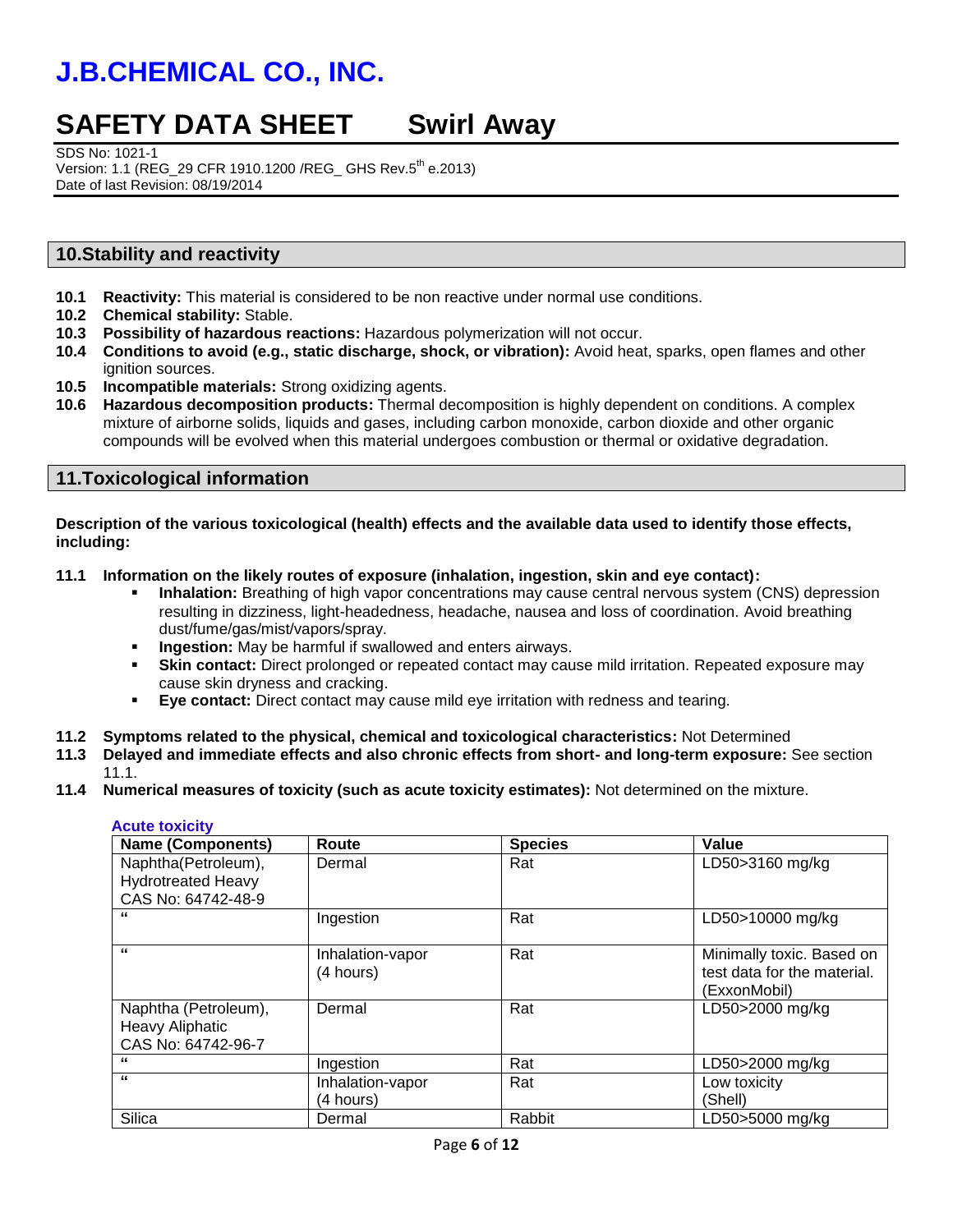# **SAFETY DATA SHEET Swirl Away**

SDS No: 1021-1

Version: 1.1 (REG\_29 CFR 1910.1200 /REG\_ GHS Rev.5<sup>th</sup> e.2013) Date of last Revision: 08/19/2014

| - 66 | Ingestion                            | Rat | LC50>0.691<br>ma/ka |
|------|--------------------------------------|-----|---------------------|
| 66   | Inhalation-dust/mist<br>(4<br>hours) | Rat | LD50>5110 mg/kg     |

### **Skin Corrosion/Irritation**

| <b>Name (Components)</b>                                             | <b>Species</b>    | Value                                                                 |
|----------------------------------------------------------------------|-------------------|-----------------------------------------------------------------------|
| Naphtha(Petroleum), Hydrotreated<br>Heavy (CAS No: 64742-48-9)       | Rabbit (24 hours) | Slight irritation                                                     |
| Naphtha (Petroleum),<br><b>Heavy Aliphatic</b><br>CAS No: 64742-96-7 |                   | May cause moderate skin irritation<br>(but insufficient to classify). |
| Silica                                                               | Rabbit (24 hours) | No significant irritation                                             |

## **Serious Eye Damage/Irritation**

| <b>Name (Components)</b>                                             | <b>Species</b>    | Value                              |
|----------------------------------------------------------------------|-------------------|------------------------------------|
| Naphtha(Petroleum), Hydrotreated<br>Heavy (CAS No: 64742-48-9)       | Rabbit (24 hours) | Minimally irritating               |
| Naphtha (Petroleum),<br><b>Heavy Aliphatic</b><br>CAS No: 64742-96-7 |                   | Essentially non-irritating to eyes |
| Silica                                                               | Rabbit (24 hours) | No significant irritation          |

### **Respiratory or skin sensitization**

| <b>Name (Components)</b>                                             | <b>Species</b>   | Value            |
|----------------------------------------------------------------------|------------------|------------------|
| Naphtha(Petroleum), Hydrotreated<br>Heavy (CAS No: 64742-48-9)       | Human and Animal | Not a sensitizer |
| Naphtha (Petroleum),<br><b>Heavy Aliphatic</b><br>CAS No: 64742-96-7 | Human and Animal | Not a sensitizer |
| Silica                                                               | Human and Animal | Not a sensitizer |

## **Germ Cell Mutagenicity**

| <b>Name (Components)</b>         | Route    | Value         |
|----------------------------------|----------|---------------|
| Naphtha(Petroleum), Hydrotreated | In Vitro | Not mutagenic |
| Heavy (CAS No: 64742-48-9)       |          |               |
|                                  |          |               |
| "                                | In Vivo  | Not mutagenic |
| Naphtha (Petroleum),             | In Vitro | Not mutagenic |
| <b>Heavy Aliphatic</b>           |          |               |
| CAS No: 64742-96-7               |          |               |
| "                                | In Vivo  | Not mutagenic |
| Silica                           | In Vitro | Not mutagenic |

#### **Carcinogenicity**

| <b>Name</b><br>⊦(Components) | Route  | Species                 | Value                            |
|------------------------------|--------|-------------------------|----------------------------------|
| Naphtha (Petroleum),         | Dermal | Specified<br><b>Not</b> | l exposure mav cause<br>Repeated |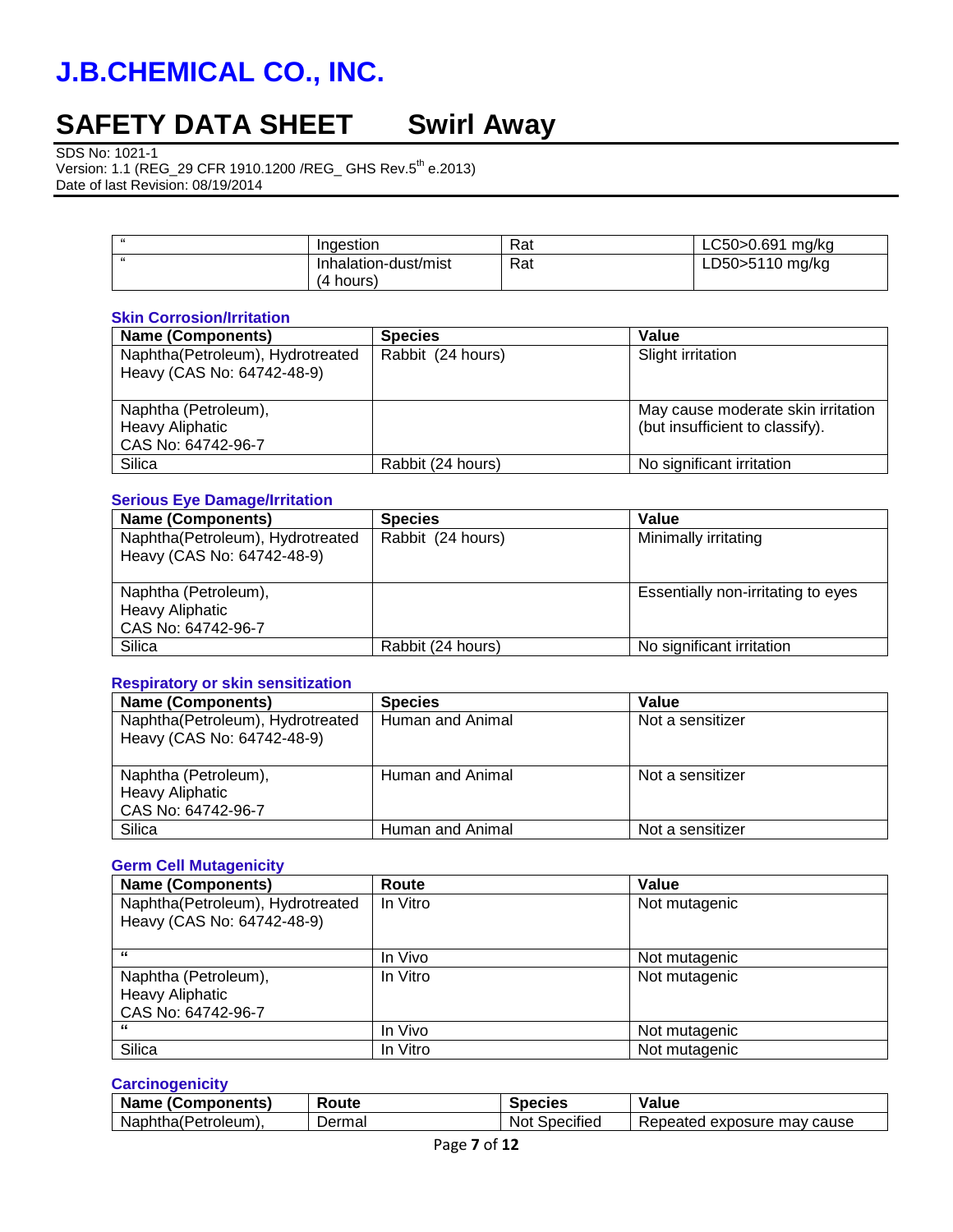# **SAFETY DATA SHEET Swirl Away**

SDS No: 1021-1

Version: 1.1 (REG\_29 CFR 1910.1200 /REG\_ GHS Rev.5<sup>th</sup> e.2013) Date of last Revision: 08/19/2014

| <b>Hydrotreated Heavy</b><br>CAS No: 64742-48-9                      |               |               | skin tumor promotion in<br>experimental animals.                                    |
|----------------------------------------------------------------------|---------------|---------------|-------------------------------------------------------------------------------------|
| Naphtha (Petroleum),<br><b>Heavy Aliphatic</b><br>CAS No: 64742-96-7 | Dermal        | Not Specified | Repeated exposure may cause<br>skin tumor promotion in<br>experimental animals.     |
| Silica                                                               | Not Specified | Mouse         | Some positive data exist, but the<br>data are not sufficient for<br>classification. |

#### **Reproductive toxicity**

| <b>Name</b>               | Route     | <b>Species</b> | Value               | <b>Test Result</b> | <b>Exposure</b> |
|---------------------------|-----------|----------------|---------------------|--------------------|-----------------|
| (Components)              |           |                |                     |                    | <b>Duration</b> |
| Naphtha(Petroleum),       |           |                | Not Classified      |                    |                 |
| <b>Hydrotreated Heavy</b> |           |                |                     |                    |                 |
| CAS No: 64742-48-9        |           |                |                     |                    |                 |
| Naphtha                   |           |                | Not Classified      |                    |                 |
| (Petroleum),              |           |                |                     |                    |                 |
| <b>Heavy Aliphatic</b>    |           |                |                     |                    |                 |
| CAS No: 64742-96-7        |           |                |                     |                    |                 |
|                           |           |                |                     |                    |                 |
| Silica                    | Ingestion | Rat            | Not toxic to female | <b>NOAEL 509</b>   | 1 generation    |
|                           |           |                | reproduction        | mg/kg/day          |                 |
| Silica                    | Ingestion | Rat            | Not toxic to male   | NOAEL 497          | 1 generation    |
|                           |           |                | reproduction        | mg/kg/day          |                 |
| Silica                    | Ingestion | Rat            | Not toxic to        | <b>NOAEL 1350</b>  | During          |
|                           |           |                | development         | mg/kg/day          | organogenesis   |

### **Specific Target Organ Toxicity - single exposure**

| <b>Name</b>               | Route             | <b>Species</b> | <b>Target</b>  | Value         | <b>Test</b>   | <b>Exposure</b> |
|---------------------------|-------------------|----------------|----------------|---------------|---------------|-----------------|
| (components)              |                   |                | Organ          |               | <b>Result</b> | <b>Duration</b> |
| Naphtha(Petroleum),       | Inhalation        |                | Central        | May cause     | <b>NOAEL</b>  |                 |
| <b>Hydrotreated Heavy</b> |                   |                | <b>Nervous</b> | drowsiness or | <b>Not</b>    |                 |
| CAS No: 64742-48-9        |                   |                | System         | dizziness     | available     |                 |
| Naphtha                   | <b>Inhalation</b> |                | Central        | May cause     | <b>NOAEL</b>  |                 |
| (Petroleum),              |                   |                | <b>Nervous</b> | drowsiness or | <b>Not</b>    |                 |
| <b>Heavy Aliphatic</b>    |                   |                | System         | dizziness     | available     |                 |
| CAS No: 64742-96-7        |                   |                |                |               |               |                 |

#### **Specific Target Organ Toxicity - repeated exposure**

| <b>Name</b>               | Route | <b>Species</b> | Target       | Value          | <b>Test</b>   | <b>Exposure</b> |
|---------------------------|-------|----------------|--------------|----------------|---------------|-----------------|
| (components)              |       |                | Organ        |                | <b>Result</b> | <b>Duration</b> |
| Naphtha(Petroleum),       |       | Rat            | Kidney/Liver | Not considered |               |                 |
| <b>Hydrotreated Heavy</b> |       |                |              | relevant to    |               |                 |
| CAS No: 64742-48-9        |       |                |              | humans. Not    |               |                 |
|                           |       |                |              | Classified.    |               |                 |
| Naphtha                   |       | Rat            | Kidney       | Not considered |               |                 |
| (Petroleum),              |       |                |              | relevant to    |               |                 |
| <b>Heavy Aliphatic</b>    |       |                |              | humans, Not    |               |                 |
| CAS No: 64742-96-7        |       |                |              | Classified.    |               |                 |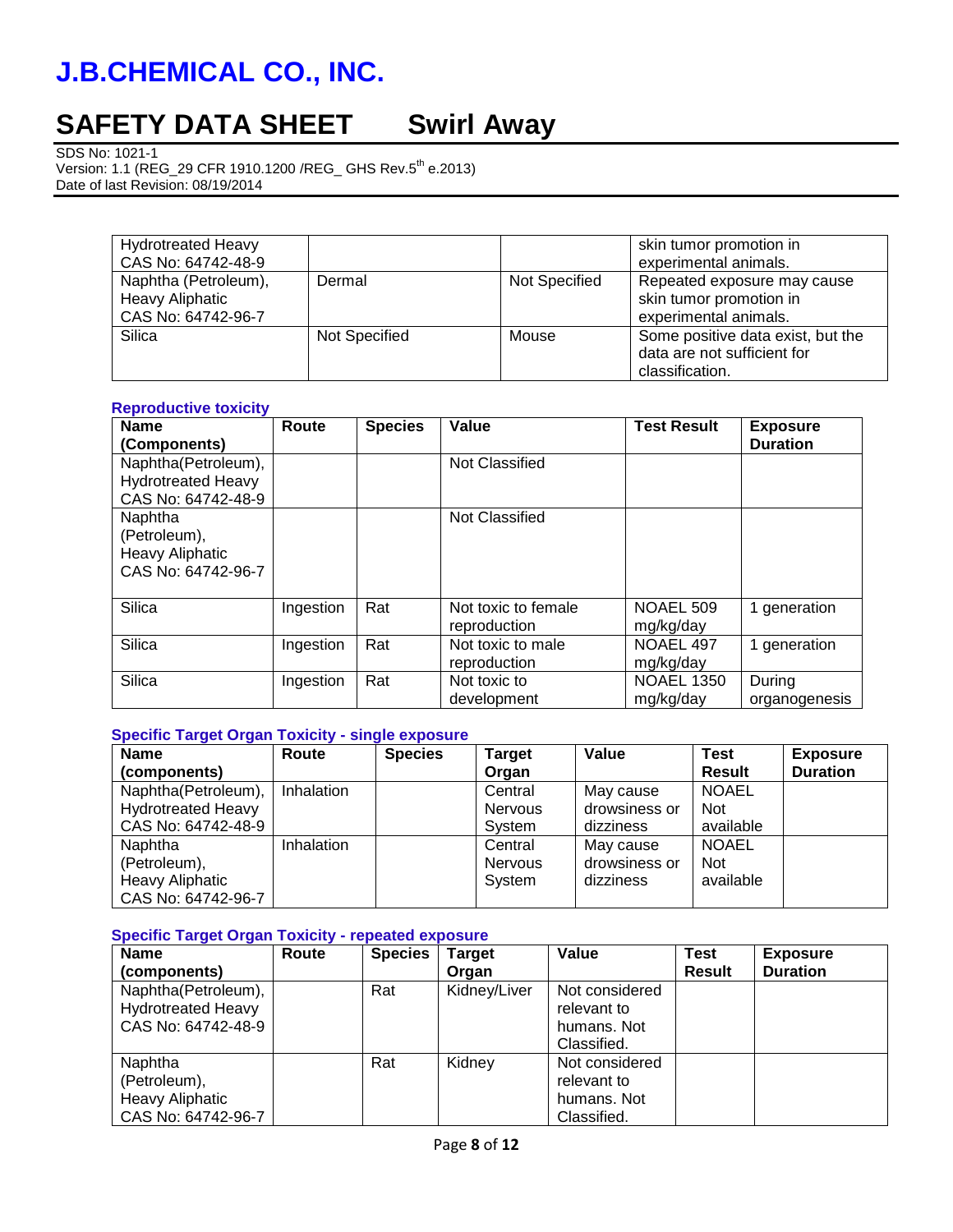## **SAFETY DATA SHEET Swirl Away**

SDS No: 1021-1

Version: 1.1 (REG\_29 CFR 1910.1200 /REG\_ GHS Rev.5<sup>th</sup> e.2013) Date of last Revision: 08/19/2014

| negative<br>svstem<br>(Silicosis) | <b>NOAEL</b><br><b>Not</b><br>available | OEL<br>$<$ 0.10mg/m3/day |
|-----------------------------------|-----------------------------------------|--------------------------|
|-----------------------------------|-----------------------------------------|--------------------------|

#### **Aspiration Hazard**

| <b>Name (Components)</b>               | Value                                        |
|----------------------------------------|----------------------------------------------|
| Naphtha(Petroleum), Hydrotreated Heavy | <b>Aspiration Hazard Toxicity Category 1</b> |
| CAS No: 64742-48-9                     |                                              |
| Naphtha (Petroleum),                   | <b>Aspiration Hazard Toxicity Category 1</b> |
| Heavy Aliphatic                        |                                              |
| CAS No: 64742-96-7                     |                                              |

## **12.Ecological information**

- **12.1 Ecotoxicity (aquatic and terrestrial, where available):** Not determined
- **12.2 Persistence and degradability:** Not determined
- **12.3 Bioaccumulative potential:** Has the potential to bioaccumulate.
- **12.4 Mobility in soil:** Adsorbs to soil and has low mobility.
- **12.5 Other adverse effects (such as hazardous to the ozone layer):** Not determined

### **13.Disposal considerations**

**13.1 Description of waste residues and information on their safe handling and methods of disposal, including the disposal of any contaminated packaging:** Dispose of contents/ container in accordance with the local/regional/national/international regulations. Do not contaminate any lakes, streams, ponds, or underground water supplies.

**Empty Container Warning** Empty Container Warning (where applicable): Empty containers may contain residue and can be dangerous. Do not attempt to refill or clean containers without proper instructions. Empty drums should be completely drained and safely stored until appropriately reconditioned or disposed. Empty containers should be taken for recycling, recovery, or disposal through suitably qualified or licensed contractor and in accordance with governmental regulations. Do not pressurize, cut, weld, braze, solder, drill, grind, or expose such containers to heat, flame, sparks, static electricity, or other sources of ignition. They may explode and cause injury or death.

## **14.Transport information**

Because this product is produced and shipped in several different container sizes, domestically and internationally, please consult your transportation specialist for the proper shipping name and class.

- **14.1 UN number:** Not regulated
- **14.2 UN proper shipping name:** Not regulated
- **14.3 Transport hazard class(es):** Not regulated
- **14.4 Packing group, if applicable:** Not regulated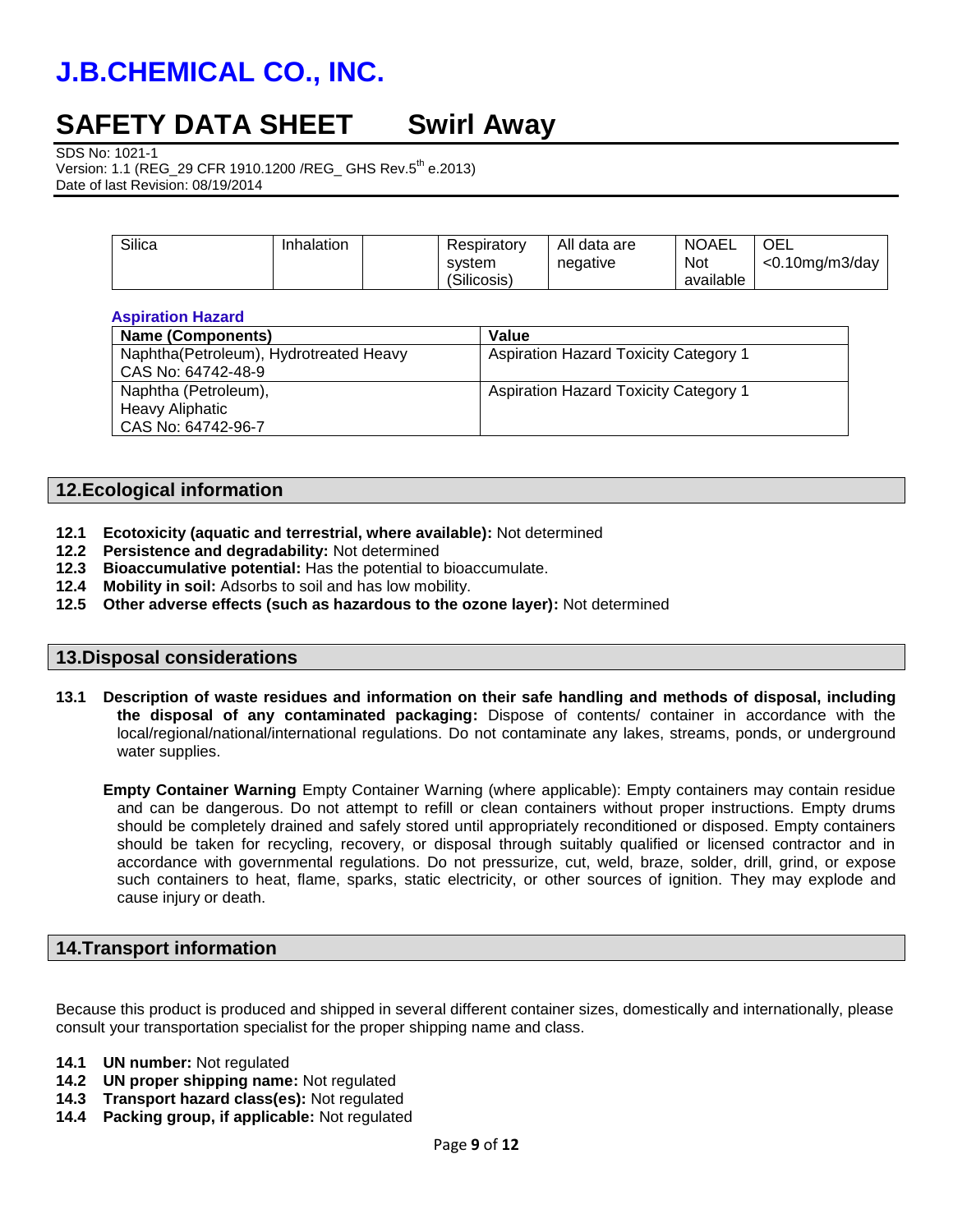## **SAFETY DATA SHEET Swirl Away**

SDS No: 1021-1 Version: 1.1 (REG\_29 CFR 1910.1200 /REG\_ GHS Rev.5<sup>th</sup> e.2013) Date of last Revision: 08/19/2014

- **14.5 Environmental hazards (e.g., Marine pollutant (Yes/No)):** Not determined
- **14.6 Transport in bulk (according to Annex II of MARPOL 73/78 and the IBC Code):** Not determined
- **14.7 Special precautions which a user needs to be aware of, or needs to comply with, in connection with transport or conveyance either within or outside their premises:** Not determined **Additional Information:**

## **15.Regulatory information**

#### **15.1 Safety, health and environmental regulations specific for the product in question:**

- **OSHA Hazard Communication Standard:** This material is classified as hazardous in accordance with OSHA 29 CFR 1910.1200 (see section 2).
- **TSCA:** Components of this product are listed on the TSCA Inventory.
- **SARA Title III, Section 302 (**Extremely Hazardous Substances): None.
- **SARA Title III, Section 313:** None.
- **SARA Title III, Section 311/312 Classifications:** Pressure Hazard: No Reactivity Hazard: No Immediate Hazard: Yes Delayed Hazard: Yes
- **CERCLA Hazardous Substances:** This material is not subject to any special reporting under the requirements of the Comprehensive Environmental Response, Compensation and Liability Act (CERCLA). Contact local authorities to determine if other reporting requirements apply.
- **Clean Air Act Section 112(r):** None.
- **CLEAN WATER ACT/OIL POLLUTION ACT:** This product is classified as an oil under Section 311 of the Clean Water Act (40CFR110) and the Oil Pollution Act of 1990. Discharge or spills which produce a visible sheen on either surface water or in waterways/sewers which lead to surface water must be reported to the National Response Center at (800) 424-8802.
- **CA PROP 65:**

WARNING! This product contains a chemical known to the State of California to cause cancer: None. WARNING! This product contains a chemical known to the State of California to cause birth defects or other reproductive harm: None.

**Note:** The regulatory information given above only indicates the principal regulations specifically applicable to the product described in the safety data sheet. The user's attention is drawn to the possible existence of additional provisions which complete these regulations. Refer to all applicable national, international and local regulations or provisions.

## **16.Other information including date of preparation or last revision**

#### **Full text of H-Statements referred to under sections 2 and 3:**

H226: Flammable liquid and vapor.

H227: Combustible liquid.

H304: May be fatal if swallowed and enters airways.

H315: Causes skin irritation.

H316: Causes mild skin irritation.

H320: Causes eye irritation.

H332: Harmful if inhaled.

H336: May cause drowsiness or dizziness.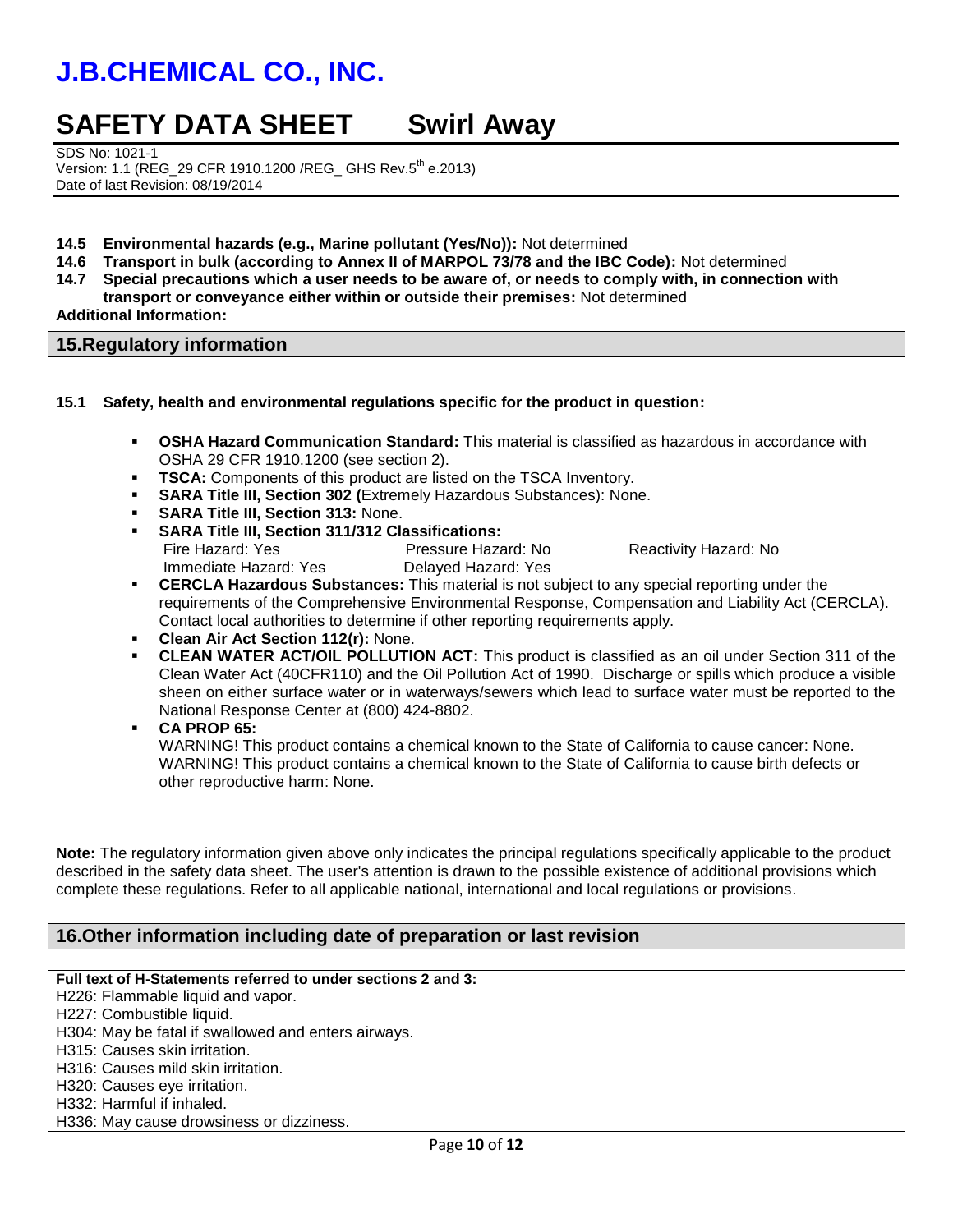## **SAFETY DATA SHEET Swirl Away**

SDS No: 1021-1

Version: 1.1 (REG\_29 CFR 1910.1200 /REG\_ GHS Rev.5<sup>th</sup> e.2013) Date of last Revision: 08/19/2014

| H373: May cause damage to lungs through prolonged or repeated inhalation of dust.                                  |
|--------------------------------------------------------------------------------------------------------------------|
| Asp Tox.1: Aspiration Toxicity Category 1                                                                          |
| Skin Irrit.2 or 3: Skin Irritation Category 2 or 3                                                                 |
| STOT SE3: Specific Target Organ Toxicity Single Exposure Category 3                                                |
| STOT RE2: Specific Target Organ Toxicity Repeated Exposure Category 2                                              |
| Sources of key data used to compile the Safety Data Sheet:                                                         |
| International Agency for Research on Cancer                                                                        |
| International Air Transport Association: Dangerous Goods Regulations.                                              |
| International Maritime Organization: International Maritime Dangerous Goods Code                                   |
| Components supplier data                                                                                           |
| Globally harmonized system of classification and labeling of chemicals (GHS Rev.5 <sup>th</sup> e.2013)            |
| European Chemicals Agency website                                                                                  |
| EU Registration, Evaluation and Restriction of Chemicals regulation (REACH): Classification and Labeling Inventory |
| US California Proposition 65                                                                                       |
| US Comprehensive Environmental Response, Compensation, and Liability Act (CERCLA)                                  |
| US Department of Health & Human Services. National Toxicology Program                                              |
| US Department of Transport DOT 49 CFR                                                                              |
| US National Fire Protection Association (NFPA) 704                                                                 |
| US National Institute for Occupational Safety & Health (NIOSH) (exposure limits)                                   |
| US Occupational Safety & Health Administration (OSHA) 29 CFR 1910.1200 (Hazard Communication                       |
| Standard)                                                                                                          |
| US OSHA 29 CFR 1910.1000 - Table Z1 (exposure limits)                                                              |
| US Superfund Amendments and Reauthorization Act (SARA) Title III Sections 302; 311/312 ; 313                       |
| US Toxic Substances Control Act (TSCA)                                                                             |
| Key or legend to abbreviations and acronyms used in the safety data sheet:                                         |
| ACGIH - American Conference of Governmental Industrial Hygienists                                                  |
| CAS No - Chemical Abstract System No.                                                                              |
| CERCLA- US Comprehensive Environmental Response, Compensation, and Liability Act                                   |
| COC - Cleveland Open Cup (flash and fire point)                                                                    |
| DOT -Department Of Transportation<br><b>EPA - Environmental Protection Agency</b>                                  |
| IARC - International Agency for Research on Cancer                                                                 |
| IATA - International Air Transport Association                                                                     |
| IMDG - International Maritime Dangerous Goods code                                                                 |
| $mg/m3$ - milligrams per cubic meter                                                                               |
| mg/l - milligrams per liter                                                                                        |
| NIOSH - National Institute for Occupational Safety and Health                                                      |
| NFPA- US National Fire Protection Association                                                                      |
| NTP - National Toxicology Program                                                                                  |
| OSHA - Occupational Safety and Health Administration                                                               |
| <b>OEL-Occupational Exposure Limits</b>                                                                            |
| PEL - Permissible Exposure Limits                                                                                  |
| ppb - Parts Per Billion                                                                                            |
| ppm - Parts Per Million                                                                                            |
| PMCC - Pensky-Martin Closed Cup (flash point)                                                                      |
| RCRA - EPA Resource Conservation and Recovery Act                                                                  |
| SARA - Superfund Amendments and Reauthorization Act Title I, II, III                                               |
| SDS - Safety Data Sheet                                                                                            |
| STEL- Short Term Exposure Limit                                                                                    |
| TCC - Tag Closed Cup (flash point)                                                                                 |